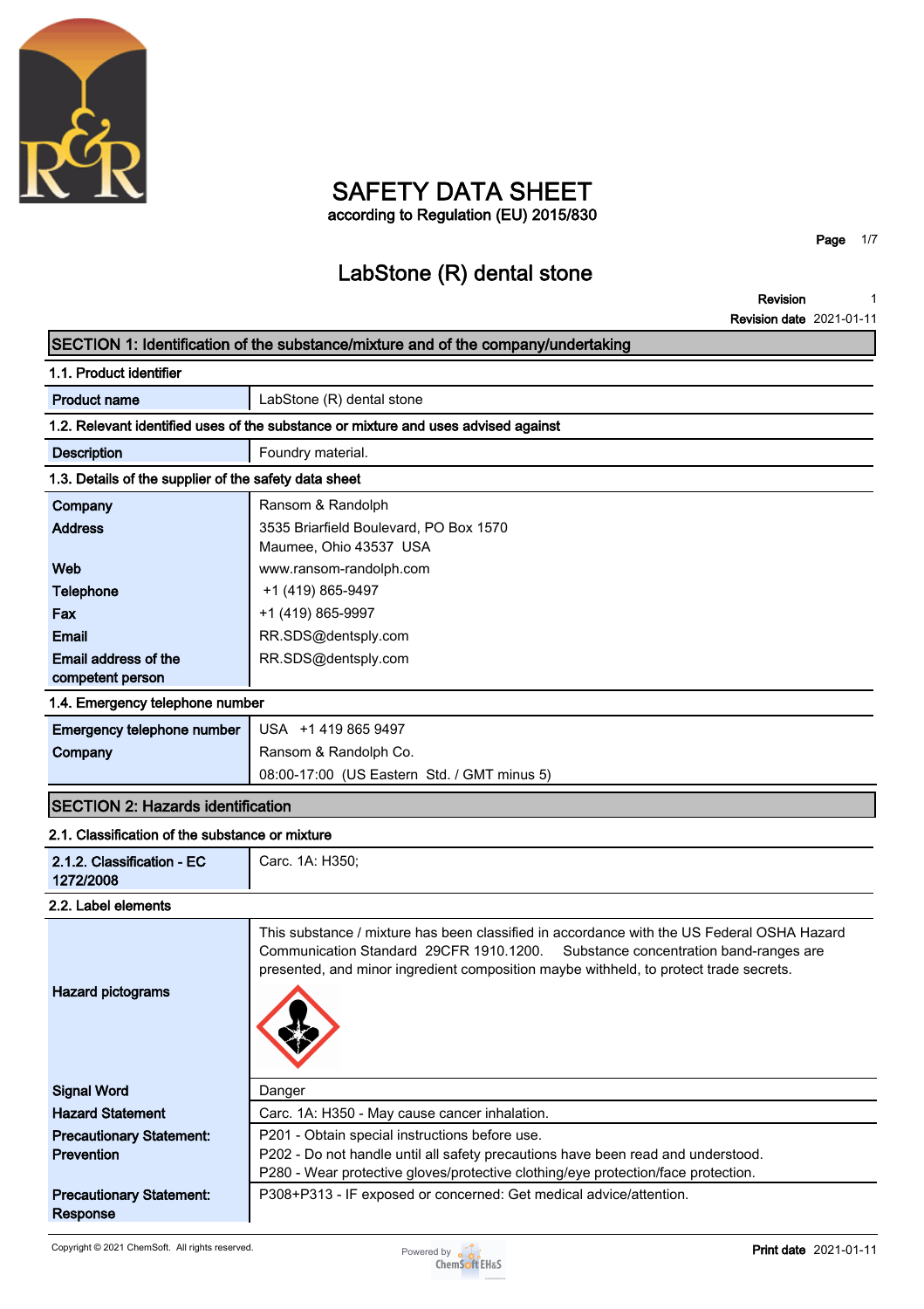| 2.2. Label elements                                      |                                                                        |
|----------------------------------------------------------|------------------------------------------------------------------------|
| <b>Precautionary Statement:</b><br><b>Storage</b>        | P405 - Store locked up.                                                |
| <b>Precautionary Statement:</b><br><b>Disposal</b>       | P501 - Dispose of contents/container to local and national regulations |
| 2.3. Other hazards                                       |                                                                        |
| Other hazards                                            | Product contains crystalline silica.                                   |
| <b>Further information</b>                               |                                                                        |
|                                                          | Not applicable. PBT and vPvB assessment.                               |
| <b>SECTION 3: Composition/information on ingredients</b> |                                                                        |
| 3.2. Mixtures                                            |                                                                        |
|                                                          |                                                                        |
| EC 1272/2008                                             |                                                                        |

## **Chemical Name Index No. CAS No. EC No. REACH Registration Number Conc. (%w/w) Classification Calcium sulfate (Plaster of Paris) 26499-65-0 90 - 100% silica (cristobalite conc. >/= 1.0 %) 14464-46-1 238-455-4 Carc. 1A: H350; STOT RE 1: 0 - 0.5% H372;**

#### **Further information**

**Full text for all Risk Phrases mentioned in this section are displayed in Section 16.**

#### **SECTION 4: First aid measures**

### **4.1. Description of first aid measures**

| Inhalation                                                                      | Move the exposed person to fresh air.                                           |  |
|---------------------------------------------------------------------------------|---------------------------------------------------------------------------------|--|
| Eye contact                                                                     | Rinse immediately with plenty of water for 15 minutes holding the eyelids open. |  |
| <b>Skin contact</b>                                                             | Wash with soap and water.                                                       |  |
| Ingestion                                                                       | Drink 1 to 2 glasses of water. DO NOT INDUCE VOMITING.                          |  |
| 4.2. Most important symptoms and effects, both acute and delayed                |                                                                                 |  |
| Inhalation                                                                      | May cause irritation to respiratory system.                                     |  |
| Eye contact                                                                     | May cause irritation to eyes.                                                   |  |
| <b>Skin contact</b>                                                             | May cause irritation to skin.                                                   |  |
| Ingestion                                                                       | May cause irritation to mucous membranes.                                       |  |
| 4.3. Indication of any immediate medical attention and special treatment needed |                                                                                 |  |
| <b>Inhalation</b>                                                               | Seek medical attention if irritation or symptoms persist.                       |  |
| Eye contact                                                                     | Seek medical attention if irritation or symptoms persist.                       |  |
| <b>Skin contact</b>                                                             | Seek medical attention if irritation or symptoms persist.                       |  |
| Ingestion                                                                       | Seek medical attention if irritation or symptoms persist.                       |  |
| <b>SECTION 5: Firefighting measures</b>                                         |                                                                                 |  |

#### **5.1. Extinguishing media**

|                                                            | Use extinguishing media appropriate to the surrounding fire conditions. |
|------------------------------------------------------------|-------------------------------------------------------------------------|
| 5.2. Special hazards arising from the substance or mixture |                                                                         |
|                                                            | Burning produces irritating, toxic and obnoxious fumes.                 |

#### **5.3. Advice for firefighters**

**Self-contained breathing apparatus. Wear suitable protective clothing.**

#### **SECTION 6: Accidental release measures**

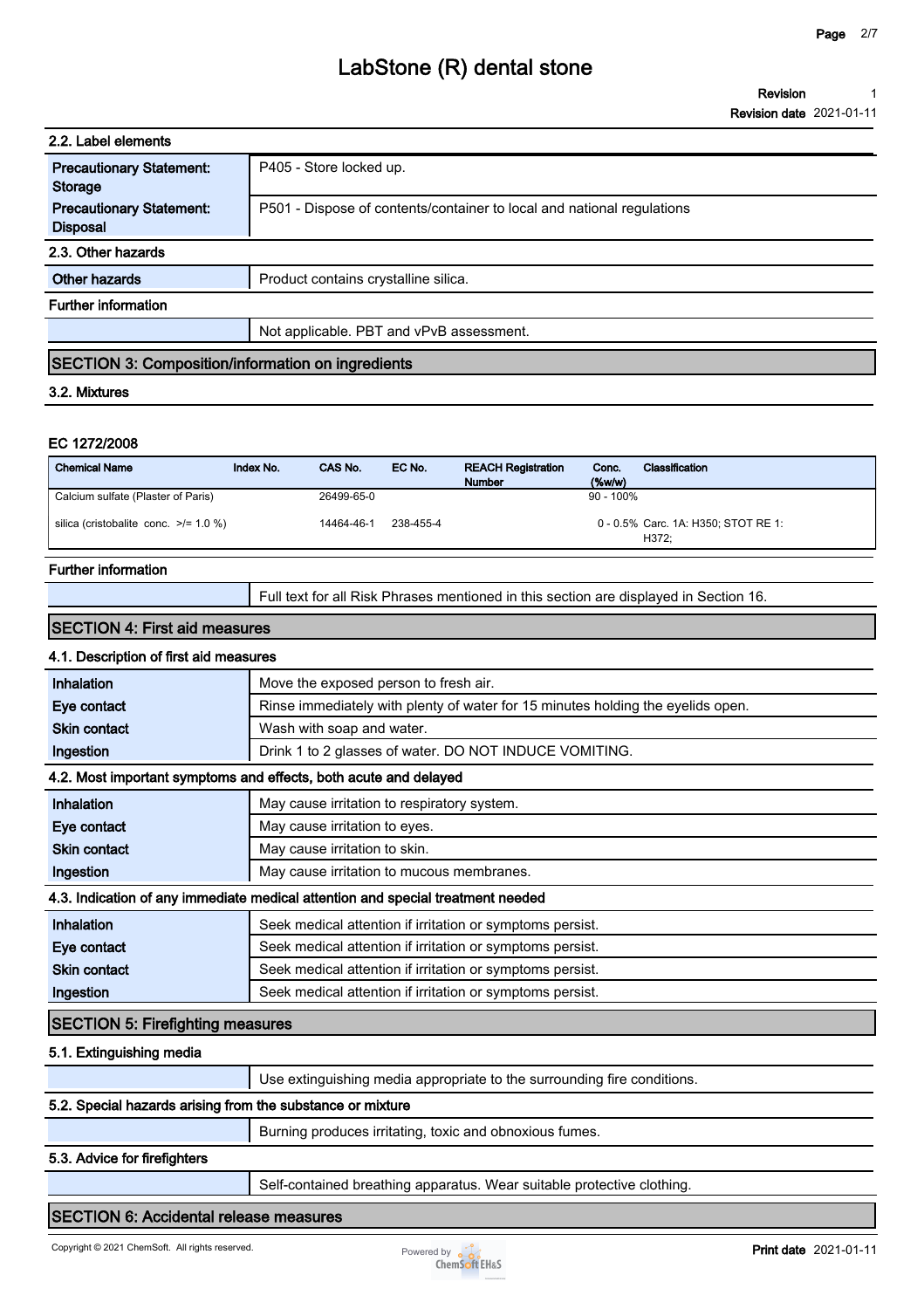**Revision date 2021-01-11**

#### **6.1. Personal precautions, protective equipment and emergency procedures**

|                                                                   | v. i. r cisoliai precautions, protective equipment and emergency procedures                                                                       |  |
|-------------------------------------------------------------------|---------------------------------------------------------------------------------------------------------------------------------------------------|--|
|                                                                   | Avoid raising dust. Wear suitable respiratory equipment when necessary.                                                                           |  |
| 6.2. Environmental precautions                                    |                                                                                                                                                   |  |
|                                                                   | No environmental requirements.                                                                                                                    |  |
| 6.3. Methods and material for containment and cleaning up         |                                                                                                                                                   |  |
|                                                                   | Avoid raising dust. Clean the area using a vacuum cleaner. Transfer to suitable, labelled<br>containers for disposal.                             |  |
| 6.4. Reference to other sections                                  |                                                                                                                                                   |  |
|                                                                   | See section [2, 8 & 13] for further information.                                                                                                  |  |
| <b>SECTION 7: Handling and storage</b>                            |                                                                                                                                                   |  |
| 7.1. Precautions for safe handling                                |                                                                                                                                                   |  |
|                                                                   | Avoid raising dust. Ensure adequate ventilation of the working area. In case of insufficient<br>ventilation, wear suitable respiratory equipment. |  |
|                                                                   | Do not eat, drink or smoke in areas where this product is used or stored. Wash hands after<br>handling the product.                               |  |
| 7.2. Conditions for safe storage, including any incompatibilities |                                                                                                                                                   |  |
|                                                                   | Keep containers tightly closed.                                                                                                                   |  |
| 7.3. Specific end use(s)                                          |                                                                                                                                                   |  |
|                                                                   | Foundry material.                                                                                                                                 |  |
| SECTION 8: Exposure controls/personal protection                  |                                                                                                                                                   |  |

#### **8.1. Control parameters**

| all respirable crystalline silica - sum of all types - quartz + cristobalite TWA PEL OSHA (respirable<br>fraction) $0.050$ mg/m3<br>Action Level OSHA (respirable fraction) 0.025 mg/m3. | exposure limits - calcium sulfate - 10 mg/m3 TWA ACGIH TLV (inhalable fraction); 5 mg/m3 8 hr<br>-TWA PEL (respirable fraction). |
|------------------------------------------------------------------------------------------------------------------------------------------------------------------------------------------|----------------------------------------------------------------------------------------------------------------------------------|
|                                                                                                                                                                                          |                                                                                                                                  |

#### **8.1.1. Exposure Limit Values**

| Calcium sulfate (Plaster of Paris) | WEL 8-hr limit ppm: -         | WEL 8-hr limit mg/m3: -      |
|------------------------------------|-------------------------------|------------------------------|
|                                    | WEL 15 min limit ppm: -       | WEL 15 min limit mg/m3: -    |
|                                    | WEL 8-hr limit mg/m3 total 10 | WEL 15 min limit mg/m3 total |
|                                    | inhalable dust:               | inhalable dust:              |
|                                    | WEL 8-hr limit mg/m3 total 4  | WEL 15 min limit mg/m3 total |
|                                    | respirable dust:              | respirable dust:             |

#### **8.2. Exposure controls**

| 8.2.1. Appropriate engineering<br>controls | Ensure adequate ventilation of the working area.                                        |
|--------------------------------------------|-----------------------------------------------------------------------------------------|
| 8.2.2. Individual protection<br>measures   | Protective clothing.                                                                    |
| Eye / face protection                      | In case of splashing, wear:. Approved safety goggles. safety glasses with side-shields. |

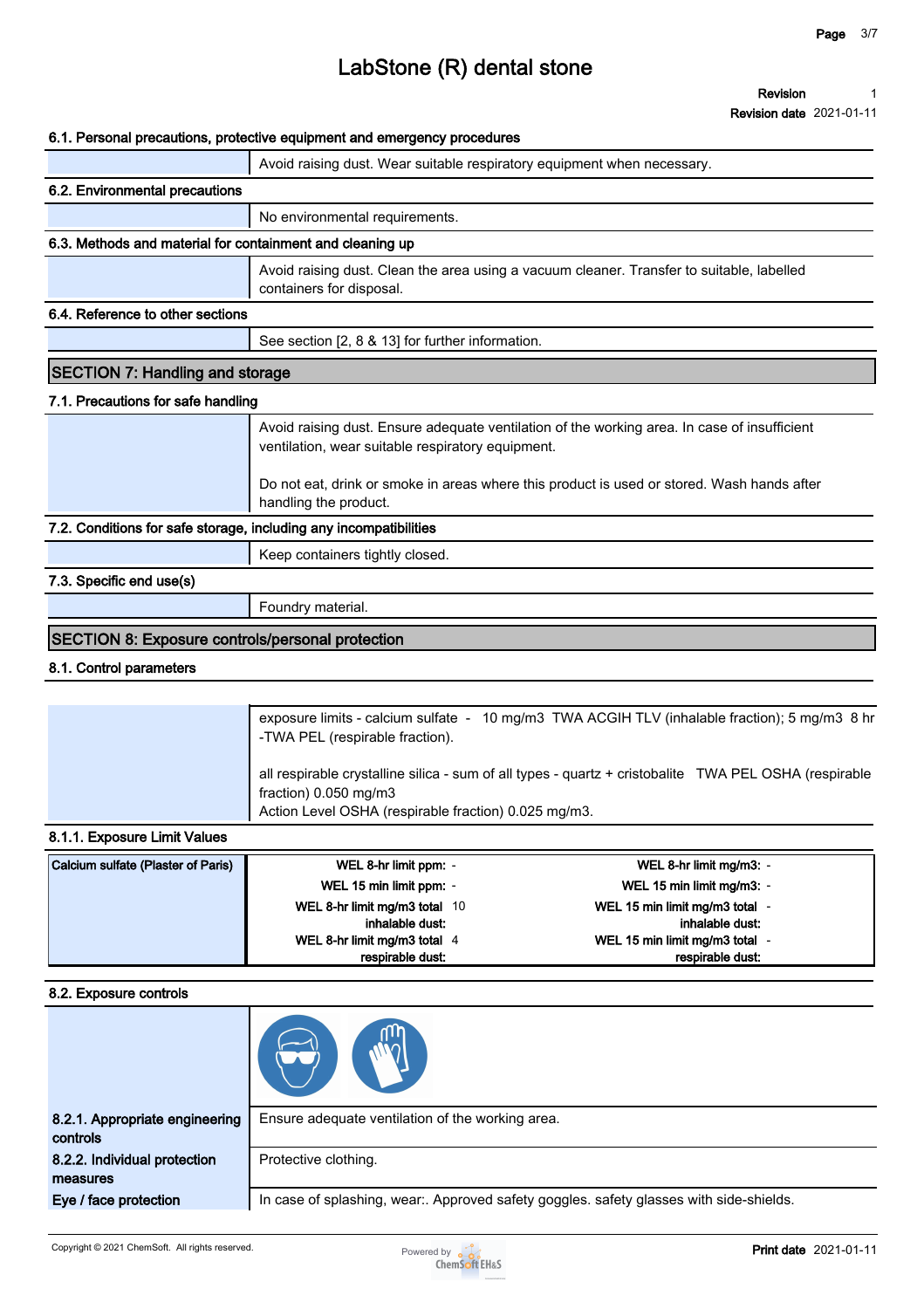**Revision Revision date 2021-01-11 1**

| 8.2. Exposure controls                    |                                                    |
|-------------------------------------------|----------------------------------------------------|
| Skin protection -<br>Handprotection       | Wear suitable gloves.                              |
| <b>Respiratory protection</b>             | Suitable respiratory equipment.                    |
| 8.2.3. Environmental exposure<br>controls | Not normally required.                             |
| Occupational exposure<br>controls         | Appropriate local exhaust ventilation is required. |
|                                           |                                                    |

### **SECTION 9: Physical and chemical properties**

### **9.1. Information on basic physical and chemical properties**

| Appearance                                     | Powder                                 |
|------------------------------------------------|----------------------------------------|
|                                                | <b>Colour</b> Blue/Off white           |
| Odour Mild                                     |                                        |
|                                                | $pH$ 6 - 8                             |
| Melting point   1450 °C                        |                                        |
|                                                | Relative density $3 (H2O = 1 @ 20 °C)$ |
| <b>Partition coefficient</b> No data available |                                        |
|                                                | Viscosity   No data available          |
| Oxidising properties   Not applicable.         |                                        |
| Autoignition temperature   Not applicable.     |                                        |
|                                                | Fat Solubility   Not applicable.       |
|                                                | <b>Freezing Point</b> Not applicable.  |
| Initial boiling point   Not applicable.        |                                        |
|                                                | Flash point Not applicable.            |
| Evaporation rate   Not applicable.             |                                        |
| Flammability (solid, gas) Not applicable.      |                                        |
| Vapour pressure   Not applicable.              |                                        |
|                                                | Vapour density   Not applicable.       |
| Solubility                                     | Slightly soluble in water              |

### **9.2. Other information**

|                                       | <b>Conductivity</b> No data available |
|---------------------------------------|---------------------------------------|
|                                       | Surface tension   No data available   |
|                                       | Gas group Not applicable.             |
| Benzene Content   Not applicable.     |                                       |
|                                       | Lead content   Not applicable.        |
| VOC (Volatile organic Not applicable. |                                       |
| compounds)                            |                                       |
|                                       |                                       |

### **SECTION 10: Stability and reactivity**

### **10.1. Reactivity**

|                                          | Not applicable.                                                                               |
|------------------------------------------|-----------------------------------------------------------------------------------------------|
| 10.2. Chemical stability                 |                                                                                               |
|                                          | Stable under normal conditions.                                                               |
| 10.3. Possibility of hazardous reactions |                                                                                               |
|                                          | No Significant Hazard.                                                                        |
| 10.4. Conditions to avoid                |                                                                                               |
|                                          | When mixed with water, this product can become very hot. Do not make moulds of any body part. |
| 10.5. Incompatible materials             |                                                                                               |
|                                          |                                                                                               |

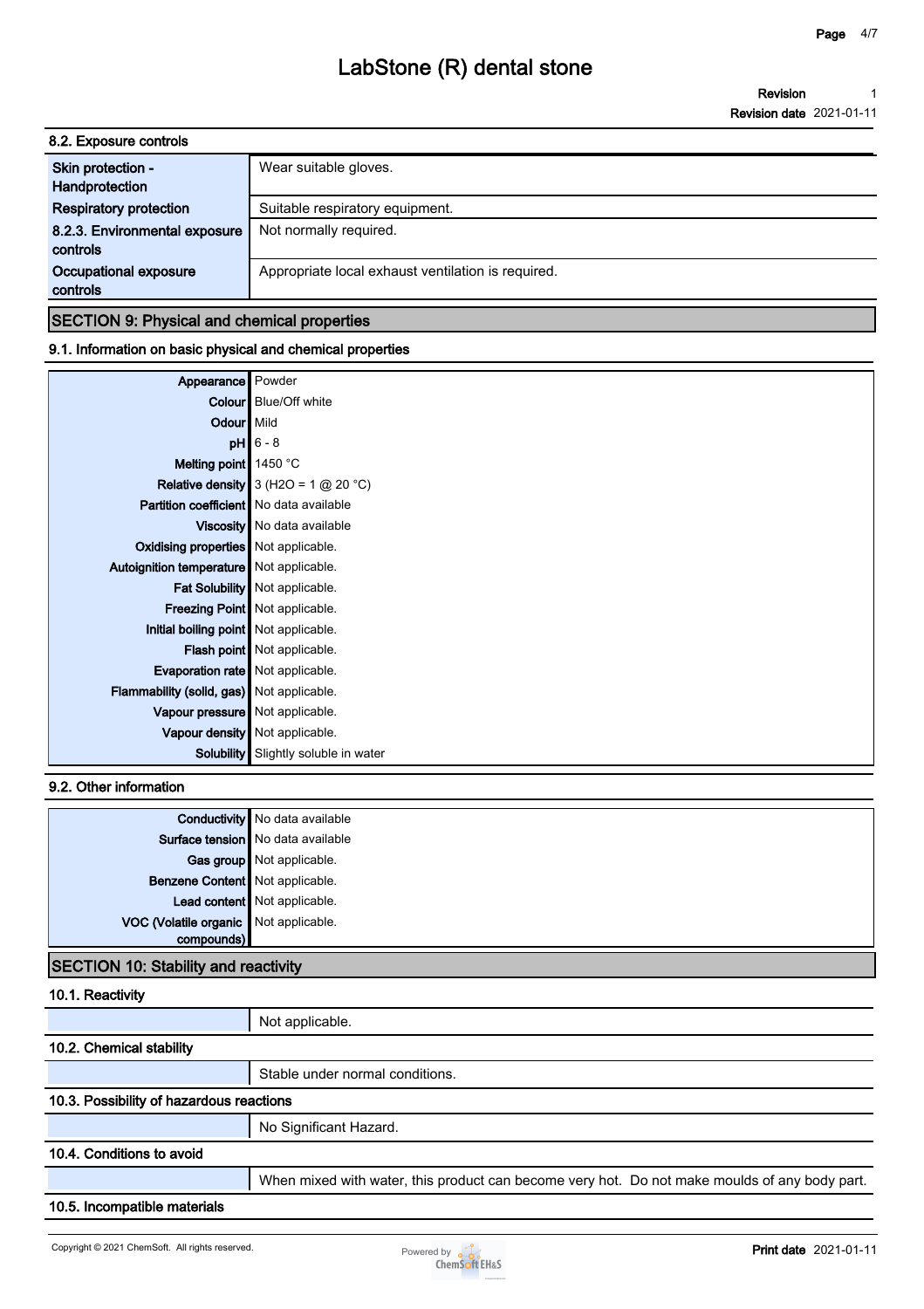**Revision date 2021-01-11**

| 10.5. Incompatible materials                 |                                                                                                                                                                                                                                                                                                                                                                                                                                                                                                                                                                                                                                                            |
|----------------------------------------------|------------------------------------------------------------------------------------------------------------------------------------------------------------------------------------------------------------------------------------------------------------------------------------------------------------------------------------------------------------------------------------------------------------------------------------------------------------------------------------------------------------------------------------------------------------------------------------------------------------------------------------------------------------|
|                                              | mixing water and acids must be supervised, due to large amounts of heat produced.                                                                                                                                                                                                                                                                                                                                                                                                                                                                                                                                                                          |
| 10.6. Hazardous decomposition products       |                                                                                                                                                                                                                                                                                                                                                                                                                                                                                                                                                                                                                                                            |
|                                              | calcium oxide. Sulphur oxides.                                                                                                                                                                                                                                                                                                                                                                                                                                                                                                                                                                                                                             |
| <b>SECTION 11: Toxicological information</b> |                                                                                                                                                                                                                                                                                                                                                                                                                                                                                                                                                                                                                                                            |
| 11.1. Information on toxicological effects   |                                                                                                                                                                                                                                                                                                                                                                                                                                                                                                                                                                                                                                                            |
| <b>Acute toxicity</b>                        | Intended use. No Significant Hazard.                                                                                                                                                                                                                                                                                                                                                                                                                                                                                                                                                                                                                       |
| Skin corrosion/irritation                    | No irritation expected.                                                                                                                                                                                                                                                                                                                                                                                                                                                                                                                                                                                                                                    |
| Serious eye damage/irritation                | Causes eye irritation.                                                                                                                                                                                                                                                                                                                                                                                                                                                                                                                                                                                                                                     |
| Respiratory or skin<br>sensitisation         | No sensitizaton effects reported.                                                                                                                                                                                                                                                                                                                                                                                                                                                                                                                                                                                                                          |
| Germ cell mutagenicity                       | No mutagenic effects reported.                                                                                                                                                                                                                                                                                                                                                                                                                                                                                                                                                                                                                             |
| Carcinogenicity                              | Known Human Carcinogens (Category 1).                                                                                                                                                                                                                                                                                                                                                                                                                                                                                                                                                                                                                      |
| Reproductive toxicity                        | No observed effect level. No observed effect concentration.                                                                                                                                                                                                                                                                                                                                                                                                                                                                                                                                                                                                |
| STOT-single exposure                         | No known adverse health effects.                                                                                                                                                                                                                                                                                                                                                                                                                                                                                                                                                                                                                           |
| STOT-repeated exposure                       | Chronic effects < 1% respirable crystalline silica                                                                                                                                                                                                                                                                                                                                                                                                                                                                                                                                                                                                         |
|                                              | Prolonged inhalation of respirable crystalline silica<br>In 1997, the International Agency for Research on Cancer (IARC) concluded that crystalline silica<br>inhaled from occupational sources can cause lung cancer in humans. However it pointed out that<br>not all industrial circumstances, nor all crystalline silica types, were to be incriminated. (IARC<br>Monographs on the evaluation of the carcinogenic risks of chemicals to humans, Silica, silicates<br>dust and organic fibers, 1997, Vol. 68, IARC, Lyon, France). In June 2003, the European<br>Commission's Scientific Committee for Occupational Exposure Limits (SCOEL) concluded: |
|                                              | (SCOEL SUM Doc 94-final on respirable crystalline silica, June 2003)<br>There is a body of evidence supporting the fact that increased cancer risk would be limited to<br>people already suffering from silicosis. Worker protection against silicosis should be assured by<br>respecting the existing regulatory occupational exposure limits and implementing additional risk<br>management measures where required (see Section 16).                                                                                                                                                                                                                    |
| <b>Aspiration hazard</b>                     | No Significant Hazard.                                                                                                                                                                                                                                                                                                                                                                                                                                                                                                                                                                                                                                     |
| 11.1.4. Toxicological Information            |                                                                                                                                                                                                                                                                                                                                                                                                                                                                                                                                                                                                                                                            |
|                                              | No data available                                                                                                                                                                                                                                                                                                                                                                                                                                                                                                                                                                                                                                          |
| <b>SECTION 12: Ecological information</b>    |                                                                                                                                                                                                                                                                                                                                                                                                                                                                                                                                                                                                                                                            |
| 12.1. Toxicity                               |                                                                                                                                                                                                                                                                                                                                                                                                                                                                                                                                                                                                                                                            |
| LabStone (R) dental stone                    | Fish LC50/96h: 1970.000 mg/l                                                                                                                                                                                                                                                                                                                                                                                                                                                                                                                                                                                                                               |
| 12.2. Persistence and degradability          |                                                                                                                                                                                                                                                                                                                                                                                                                                                                                                                                                                                                                                                            |
|                                              | No data is available on this product.                                                                                                                                                                                                                                                                                                                                                                                                                                                                                                                                                                                                                      |
| 12.3. Bioaccumulative potential              |                                                                                                                                                                                                                                                                                                                                                                                                                                                                                                                                                                                                                                                            |
|                                              |                                                                                                                                                                                                                                                                                                                                                                                                                                                                                                                                                                                                                                                            |
|                                              | Does not bioaccumulate.                                                                                                                                                                                                                                                                                                                                                                                                                                                                                                                                                                                                                                    |
| <b>Partition coefficient</b>                 |                                                                                                                                                                                                                                                                                                                                                                                                                                                                                                                                                                                                                                                            |
|                                              | LabStone (R) dental stone No data available                                                                                                                                                                                                                                                                                                                                                                                                                                                                                                                                                                                                                |
| 12.4. Mobility in soil                       |                                                                                                                                                                                                                                                                                                                                                                                                                                                                                                                                                                                                                                                            |
|                                              | Not determined.                                                                                                                                                                                                                                                                                                                                                                                                                                                                                                                                                                                                                                            |
|                                              |                                                                                                                                                                                                                                                                                                                                                                                                                                                                                                                                                                                                                                                            |
|                                              |                                                                                                                                                                                                                                                                                                                                                                                                                                                                                                                                                                                                                                                            |

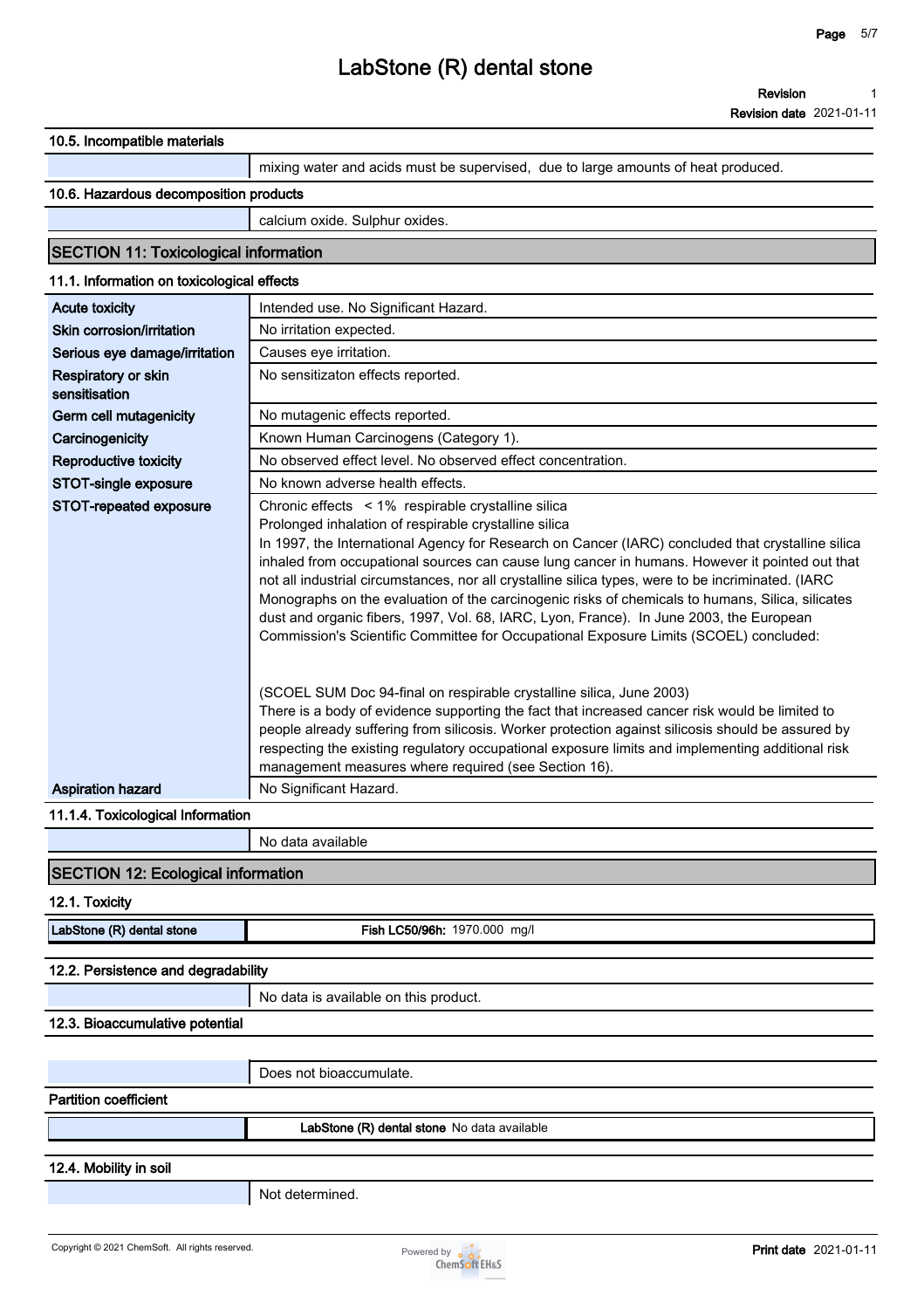## **LabStone (R) dental stone**

|                                            | Revision                                                                                                                                                                                                                                                                                                         |
|--------------------------------------------|------------------------------------------------------------------------------------------------------------------------------------------------------------------------------------------------------------------------------------------------------------------------------------------------------------------|
|                                            | <b>Revision date 2021-01-11</b>                                                                                                                                                                                                                                                                                  |
| 12.5. Results of PBT and vPvB assessment   |                                                                                                                                                                                                                                                                                                                  |
|                                            | Not determined.                                                                                                                                                                                                                                                                                                  |
| 12.6. Other adverse effects                |                                                                                                                                                                                                                                                                                                                  |
|                                            | Not applicable.                                                                                                                                                                                                                                                                                                  |
| <b>SECTION 13: Disposal considerations</b> |                                                                                                                                                                                                                                                                                                                  |
| 13.1. Waste treatment methods              |                                                                                                                                                                                                                                                                                                                  |
|                                            | Dispose of in compliance with all. local and national regulations.                                                                                                                                                                                                                                               |
| <b>Disposal methods</b>                    |                                                                                                                                                                                                                                                                                                                  |
|                                            | Contact a licensed waste disposal company.                                                                                                                                                                                                                                                                       |
| Disposal of packaging                      |                                                                                                                                                                                                                                                                                                                  |
|                                            | Empty containers can be sent for disposal or recycling.                                                                                                                                                                                                                                                          |
| <b>SECTION 14: Transport information</b>   |                                                                                                                                                                                                                                                                                                                  |
| 14.1. UN number                            |                                                                                                                                                                                                                                                                                                                  |
|                                            | The product is not classified as dangerous for carriage.                                                                                                                                                                                                                                                         |
| 14.2. UN proper shipping name              |                                                                                                                                                                                                                                                                                                                  |
|                                            | The product is not classified as dangerous for carriage.                                                                                                                                                                                                                                                         |
| 14.3. Transport hazard class(es)           |                                                                                                                                                                                                                                                                                                                  |
|                                            | The product is not classified as dangerous for carriage.                                                                                                                                                                                                                                                         |
| 14.4. Packing group                        |                                                                                                                                                                                                                                                                                                                  |
|                                            | The product is not classified as dangerous for carriage.                                                                                                                                                                                                                                                         |
| 14.5. Environmental hazards                |                                                                                                                                                                                                                                                                                                                  |
|                                            | The product is not classified as dangerous for carriage.                                                                                                                                                                                                                                                         |
| 14.6. Special precautions for user         |                                                                                                                                                                                                                                                                                                                  |
|                                            | The product is not classified as dangerous for carriage.                                                                                                                                                                                                                                                         |
|                                            | 14.7. Transport in bulk according to Annex II of MARPOL 73/78 and the IBC Code                                                                                                                                                                                                                                   |
|                                            | The product is not classified as dangerous for carriage.                                                                                                                                                                                                                                                         |
| <b>Further information</b>                 |                                                                                                                                                                                                                                                                                                                  |
|                                            | The product is not classified as dangerous for carriage.                                                                                                                                                                                                                                                         |
| <b>SECTION 15: Regulatory information</b>  |                                                                                                                                                                                                                                                                                                                  |
|                                            | 15.1. Safety, health and environmental regulations/legislation specific for the substance or mixture                                                                                                                                                                                                             |
| <b>Regulations</b>                         | U.S. FEDERAL REGULATIONS: Dental family of investments - LabStone (R) dental stone.<br>CERCLA 103 Reportable Quantity: is not subject to CERCLA reporting requirements. Many states<br>have more stringent release reporting requirements. Report spills required under federal, state<br>and local regulations. |
|                                            | Hazard Category For Section 311/312: Chronic health                                                                                                                                                                                                                                                              |
|                                            | Section 313 Toxic Chemicals: This product contains the following chemicals subject to Annual<br>Release Reporting Requirements Under SARA Title III, Section 313 (40 CFR 372): None                                                                                                                              |
|                                            |                                                                                                                                                                                                                                                                                                                  |

**Section 302 Extremely Hazardous Substances (TPQ): None**

**EPA Toxic Substances Control Act (TSCA) Status: All of the components of this product are listed on the TSCA inventory.**